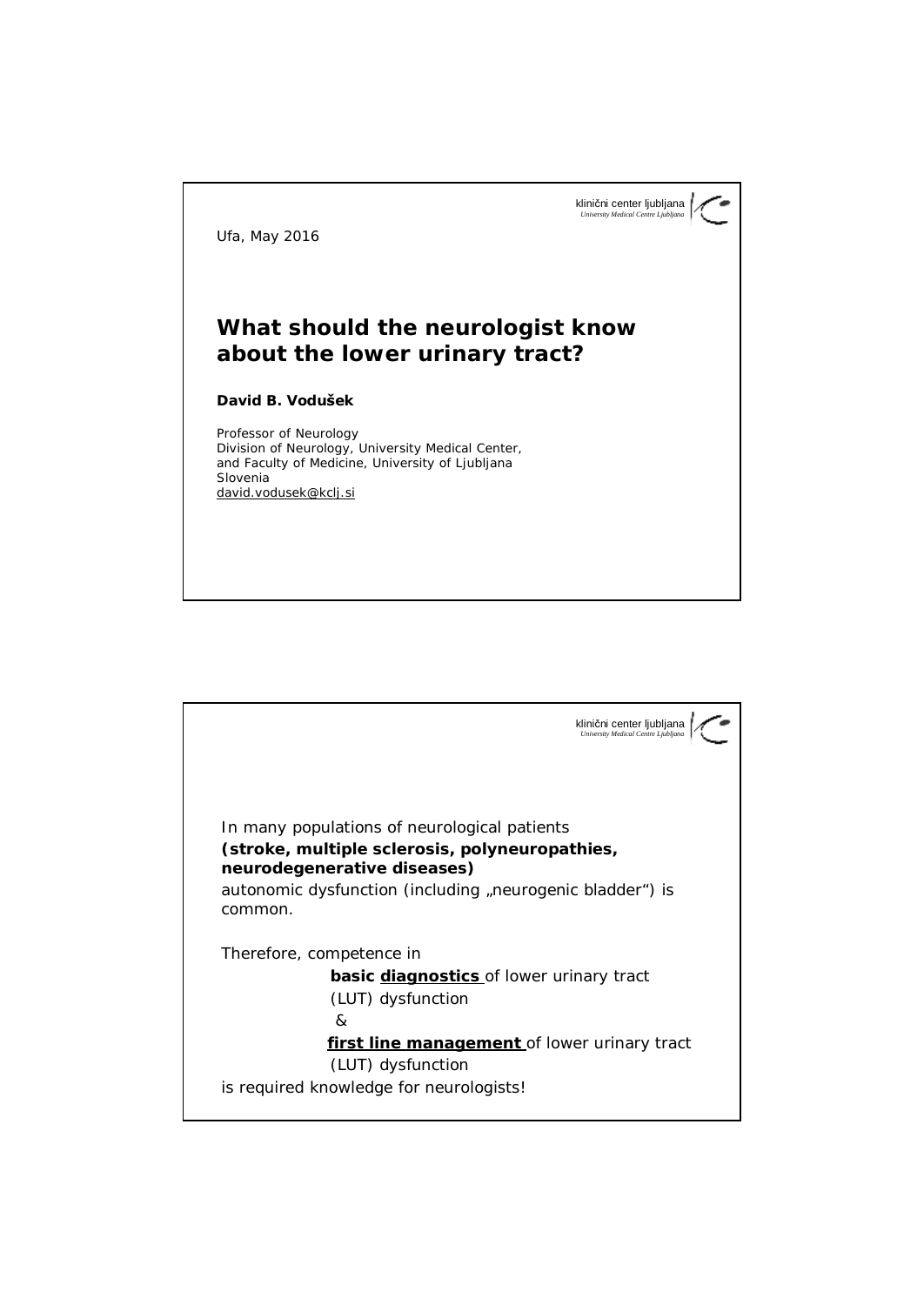

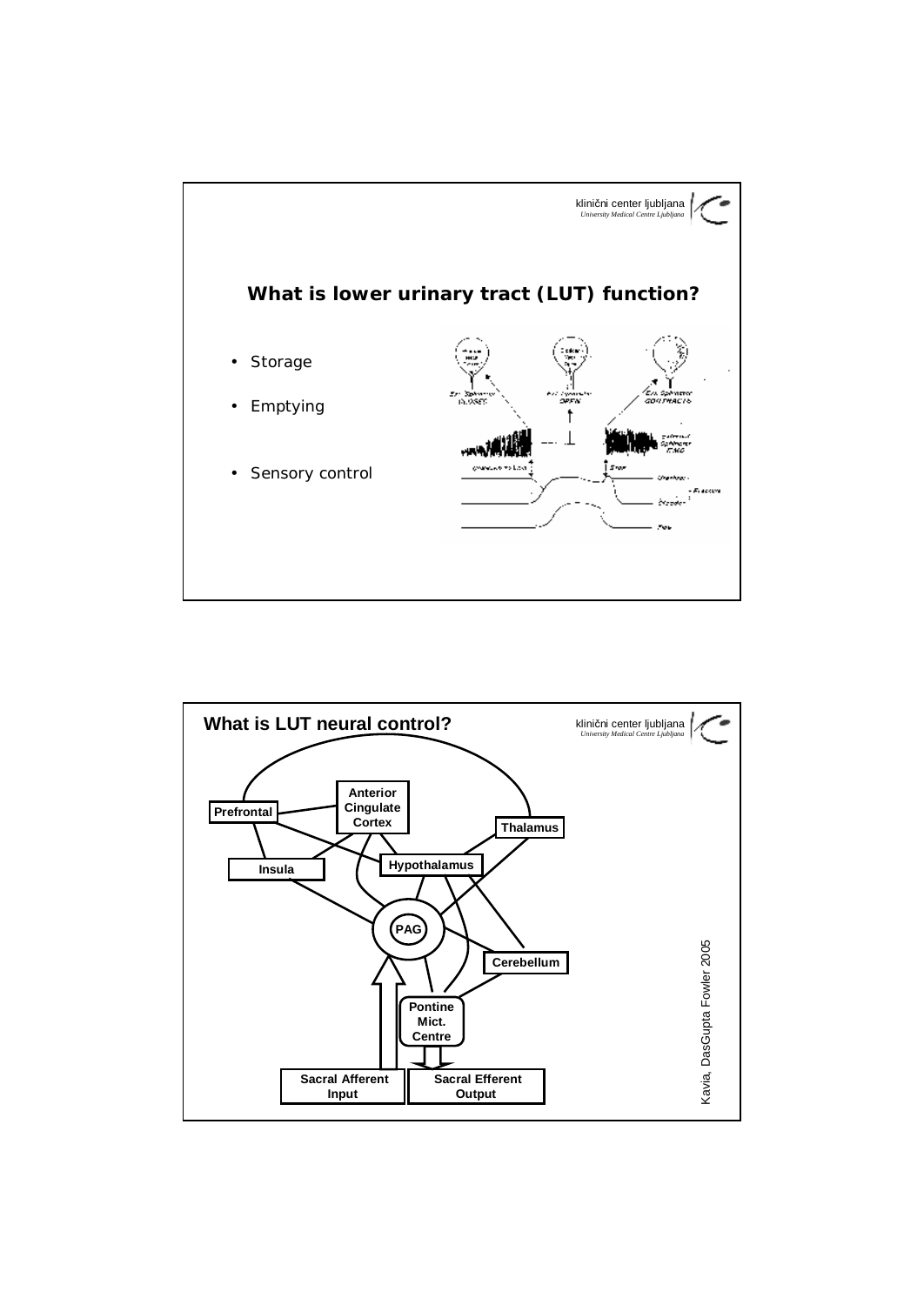

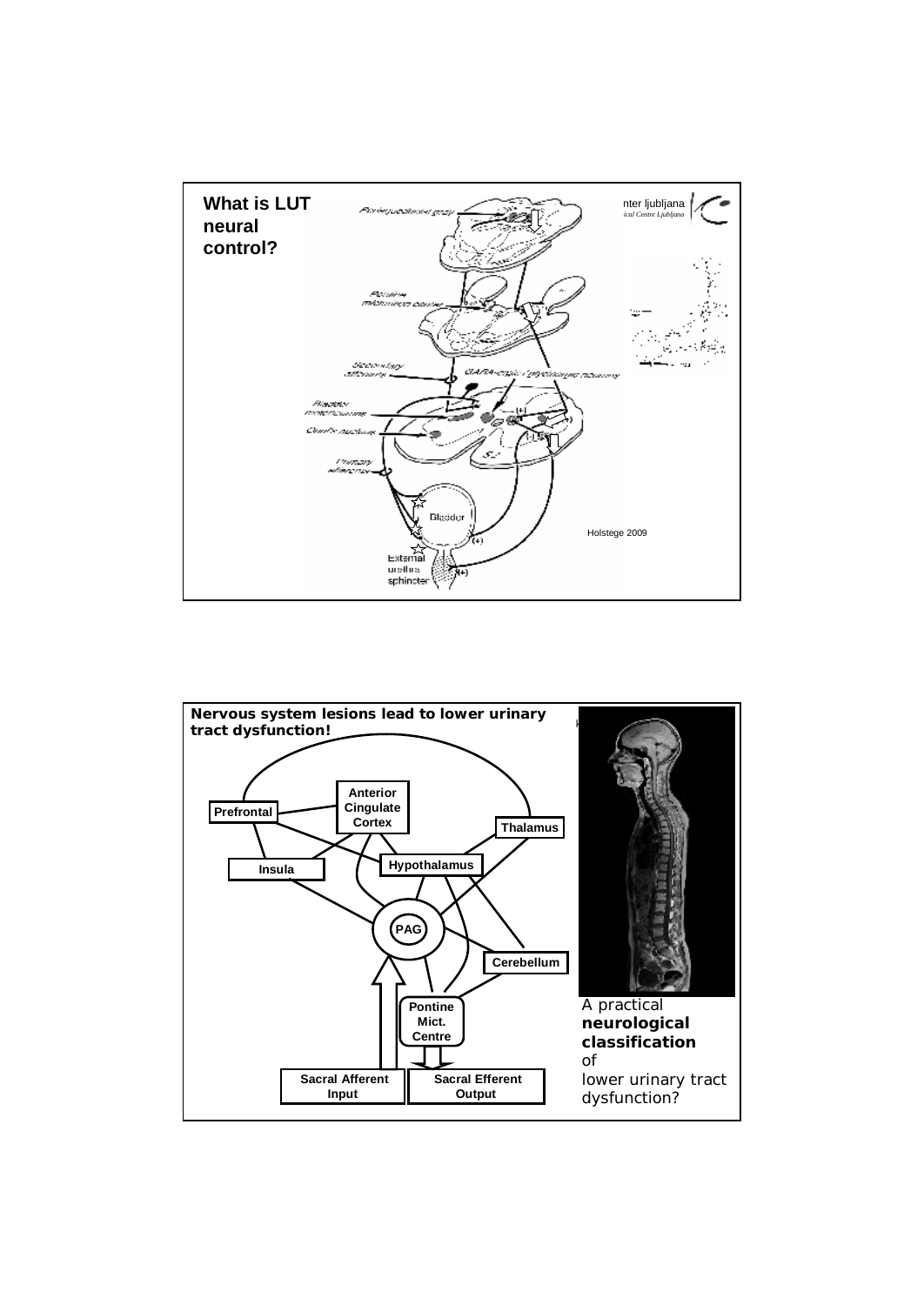

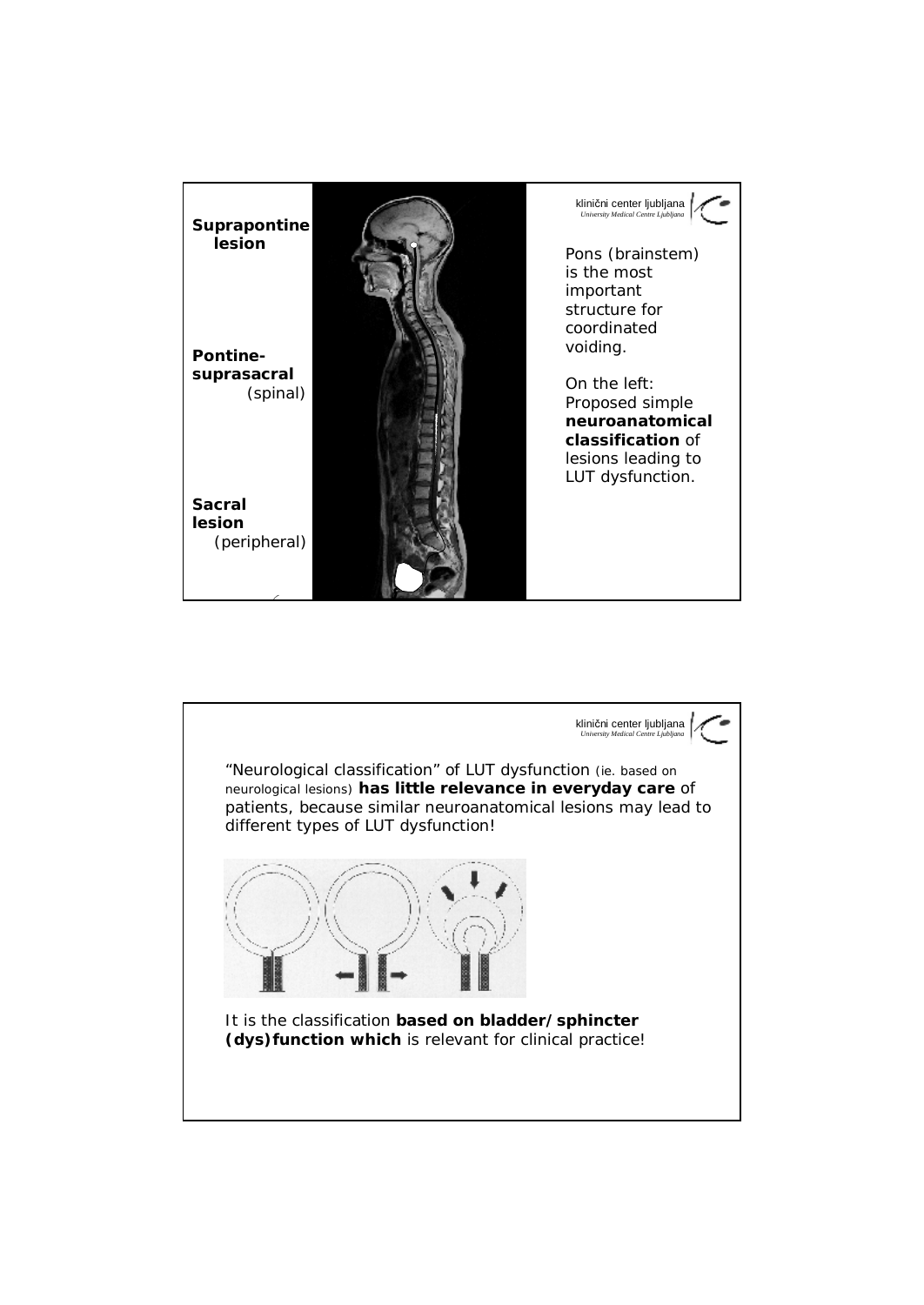

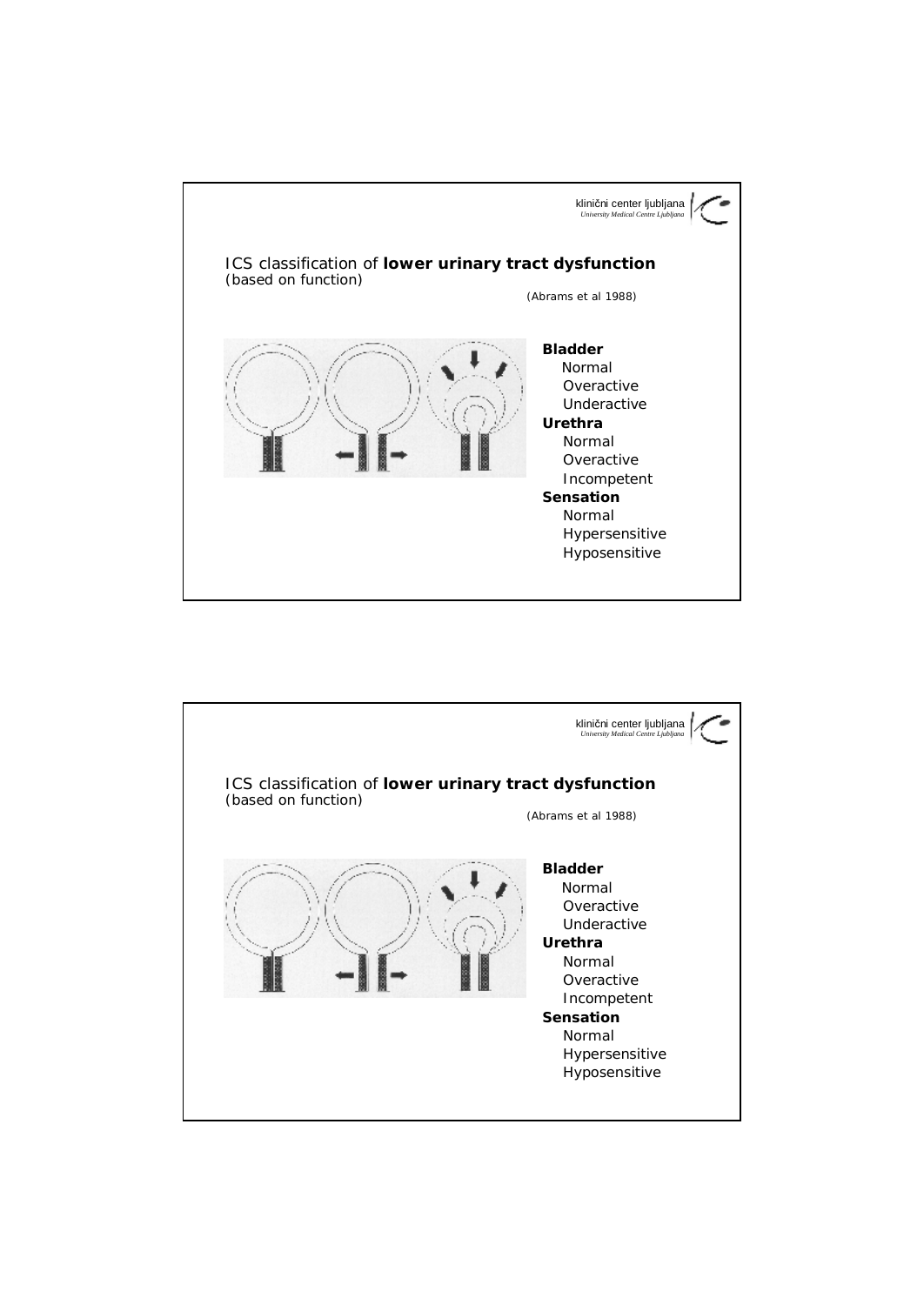

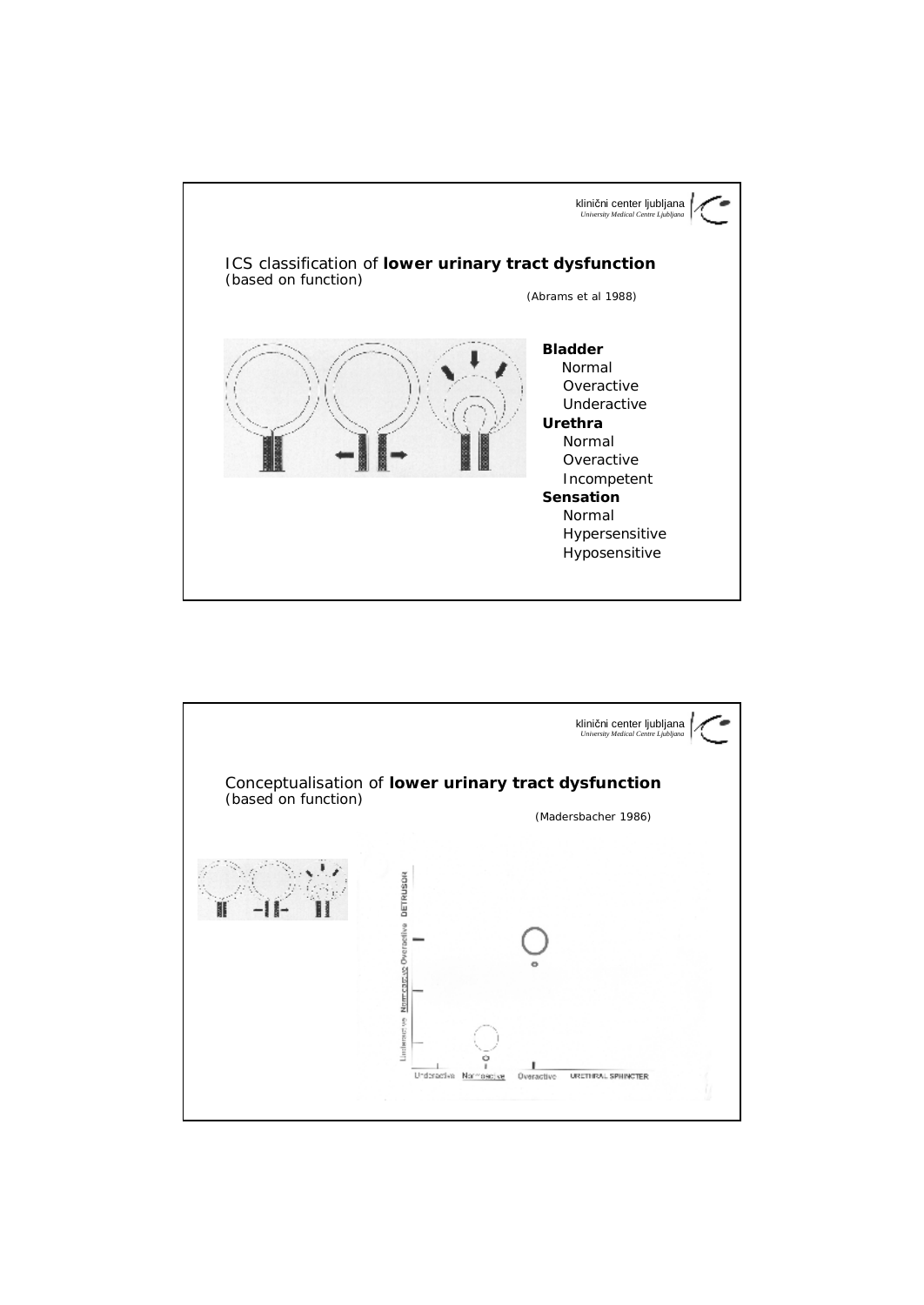

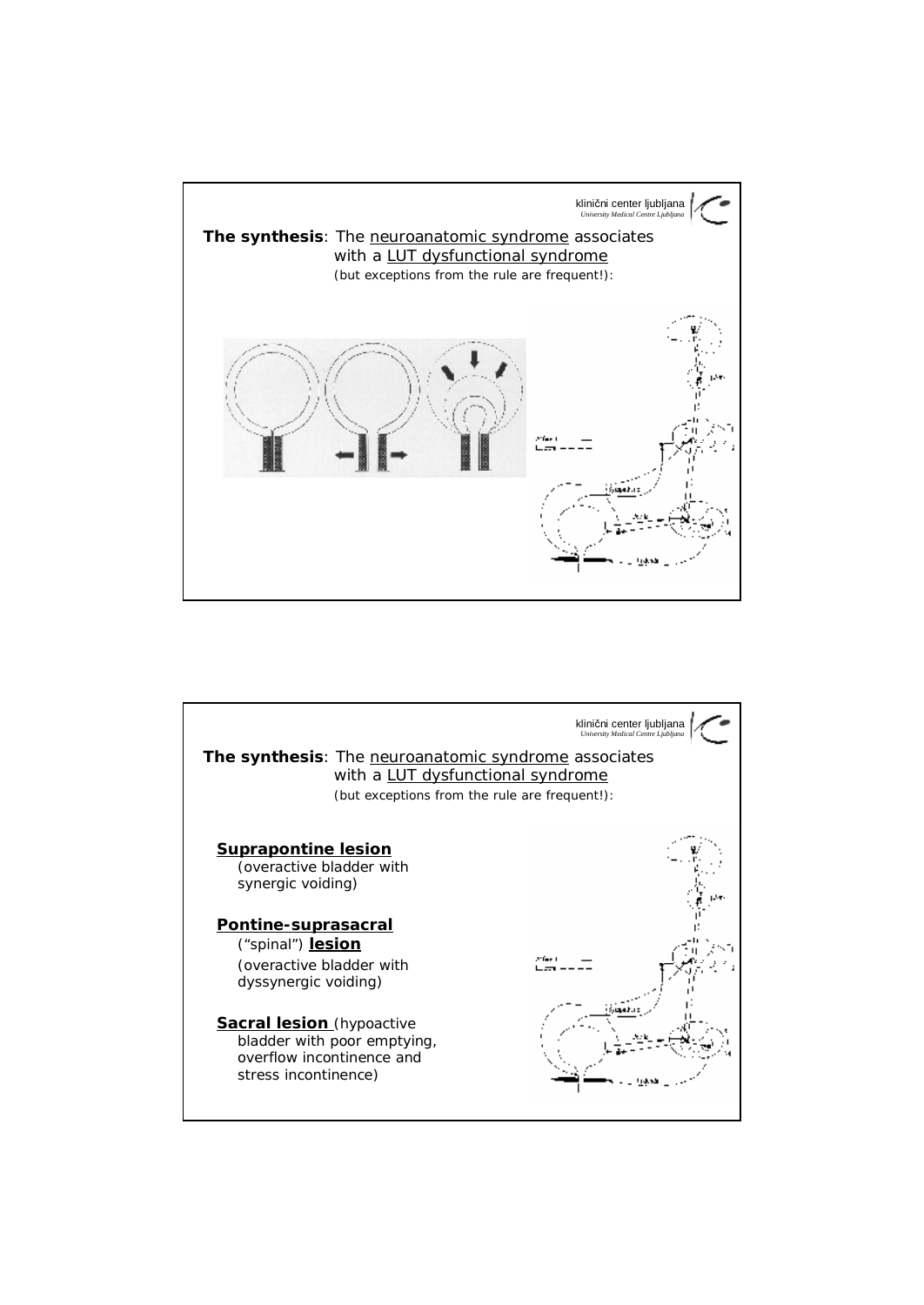

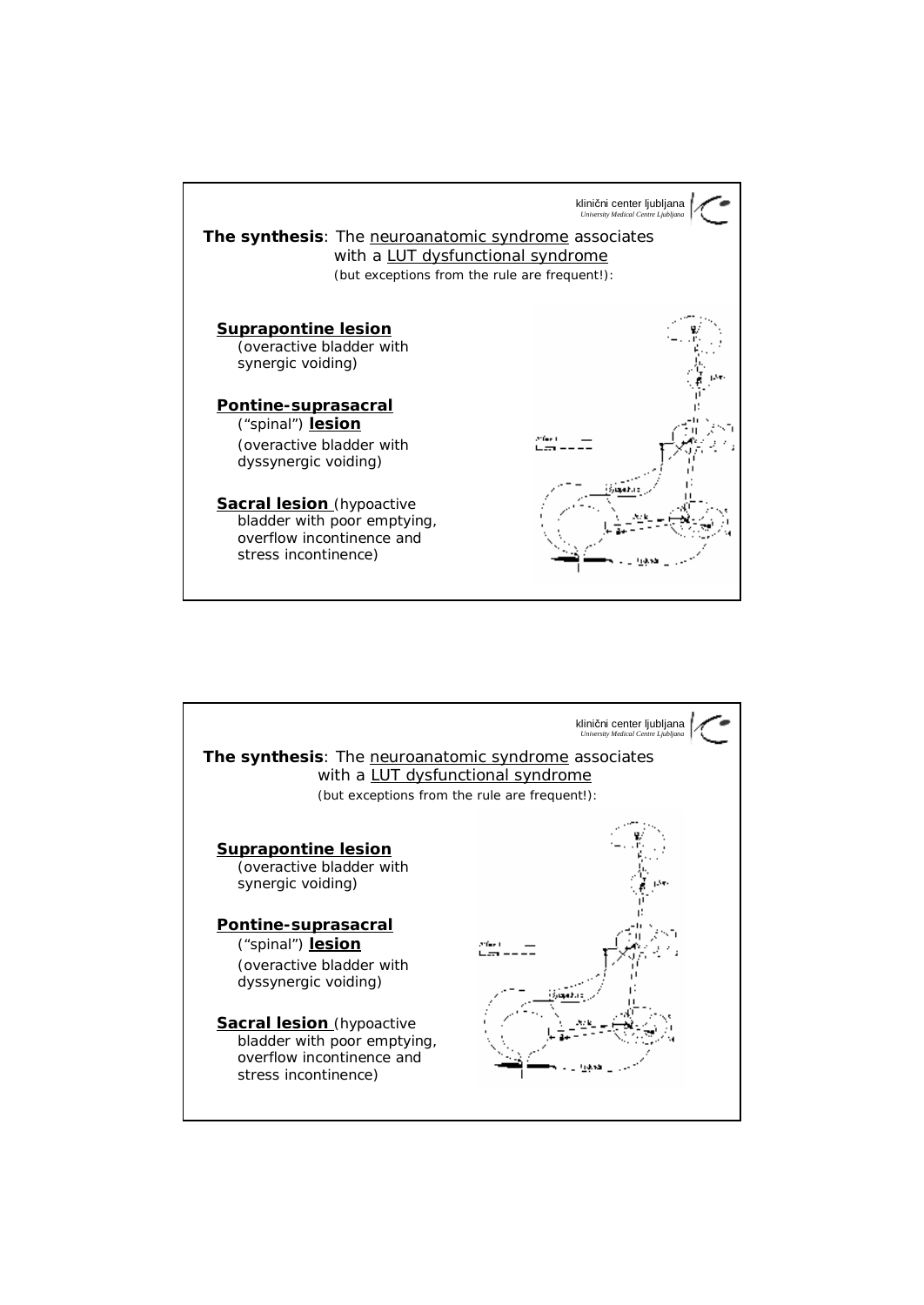klinični center ljubljana *University Medical Centre Ljubljana*

## **Diagnostics in a patient with LUT dysfunction and a (suspected) neurological disorder**

*Assessment may be viewed as three-pronged:*

**I) Assessing LUT dysfunction** *Assessment of LUT dysfunction relies on concepts derived from the functionally based classification!* 

**II) Assessing the neural lesion** *Specific assessment of the neural lesion is performed in patients without a neurological diagnosis.*

**III) Defining the cause (of the neural lesion)** *The cause of neurogenic LUT dysfunction is as a rule implicit.*

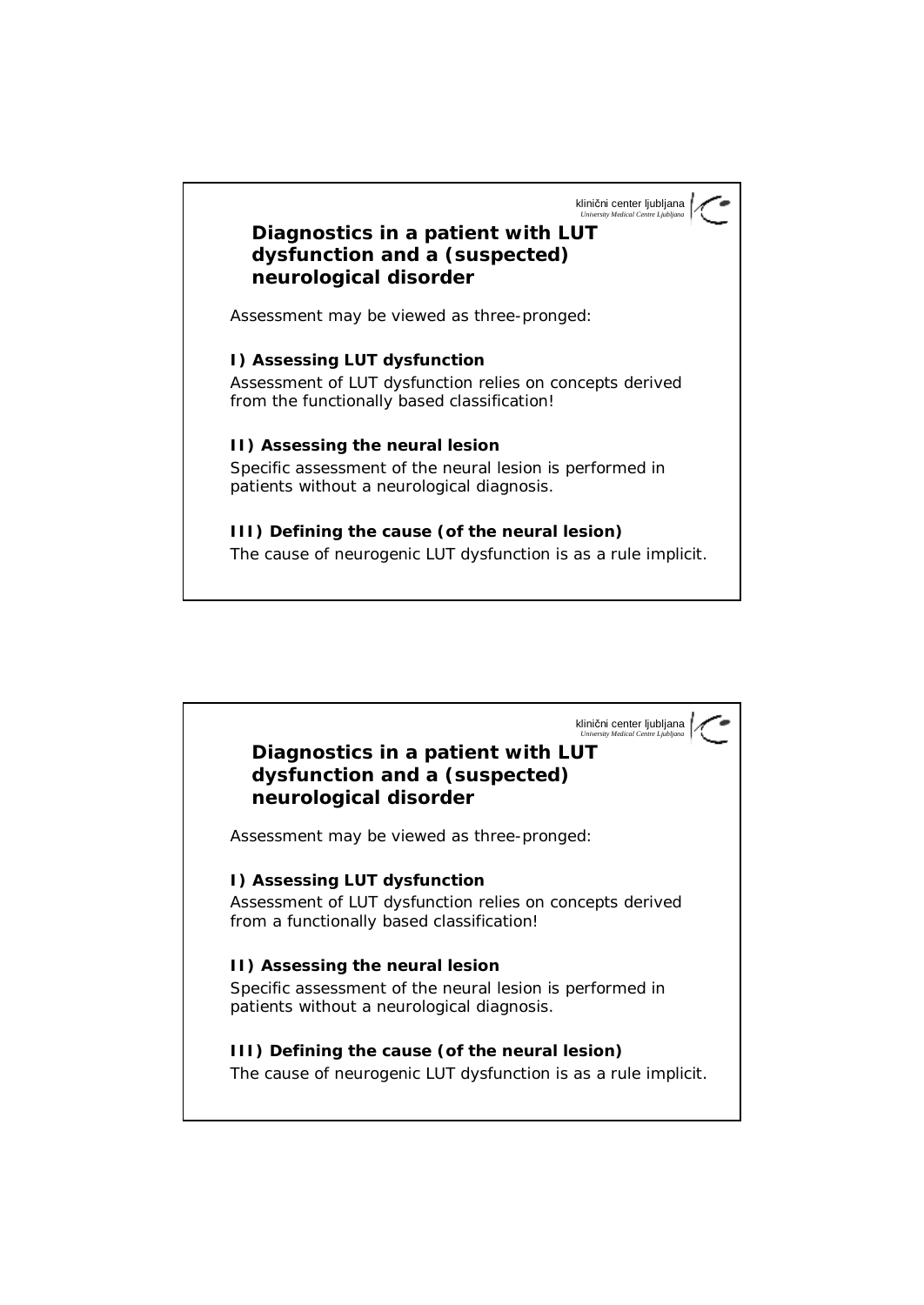klinični center ljubljana *University Medical Centre Ljubljana*

## **Diagnostics in a patient with LUT dysfunction and a (suspected) neurological disorder**

*Assessment may be viewed as three-pronged:*

**I) Assessing LUT dysfunction** *Assessment of LUT dysfunction relies on concepts derived from a functionally based classification!* 

**II) Assessing the neural lesion** *Specific assessment of the neural lesion is performed in patients without a neurological diagnosis.*

**III) Defining the cause (of the neural lesion)** *The cause of neurogenic LUT dysfunction is as a rule implicit.*

|                                                                                                                                                            | klinični center ljubljana<br>University Medical Centre Ljubljana |  |
|------------------------------------------------------------------------------------------------------------------------------------------------------------|------------------------------------------------------------------|--|
|                                                                                                                                                            |                                                                  |  |
| Assessment may be viewed as three-pronged:                                                                                                                 |                                                                  |  |
| 35 years old typist, mother<br>of two, with a history of<br>retrobulbar neuritis,<br>develops bothersome<br>urgency & frequency, and<br>urge incontinence. |                                                                  |  |
| Definition of the LUT<br>dysfunctional syndrome                                                                                                            |                                                                  |  |
| Definition of the neural<br>lesion                                                                                                                         |                                                                  |  |
| Diagnosis of condition / disease                                                                                                                           |                                                                  |  |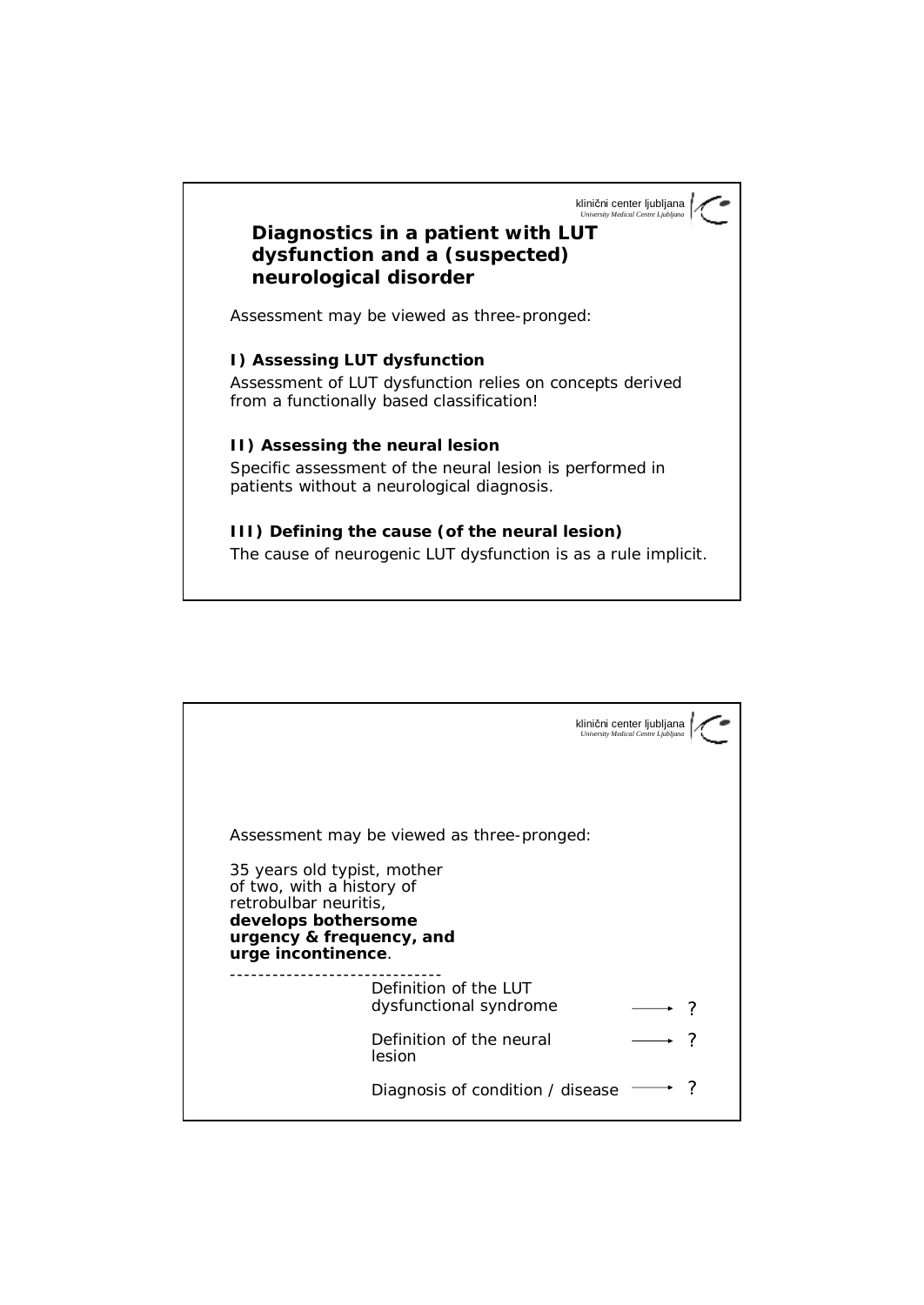

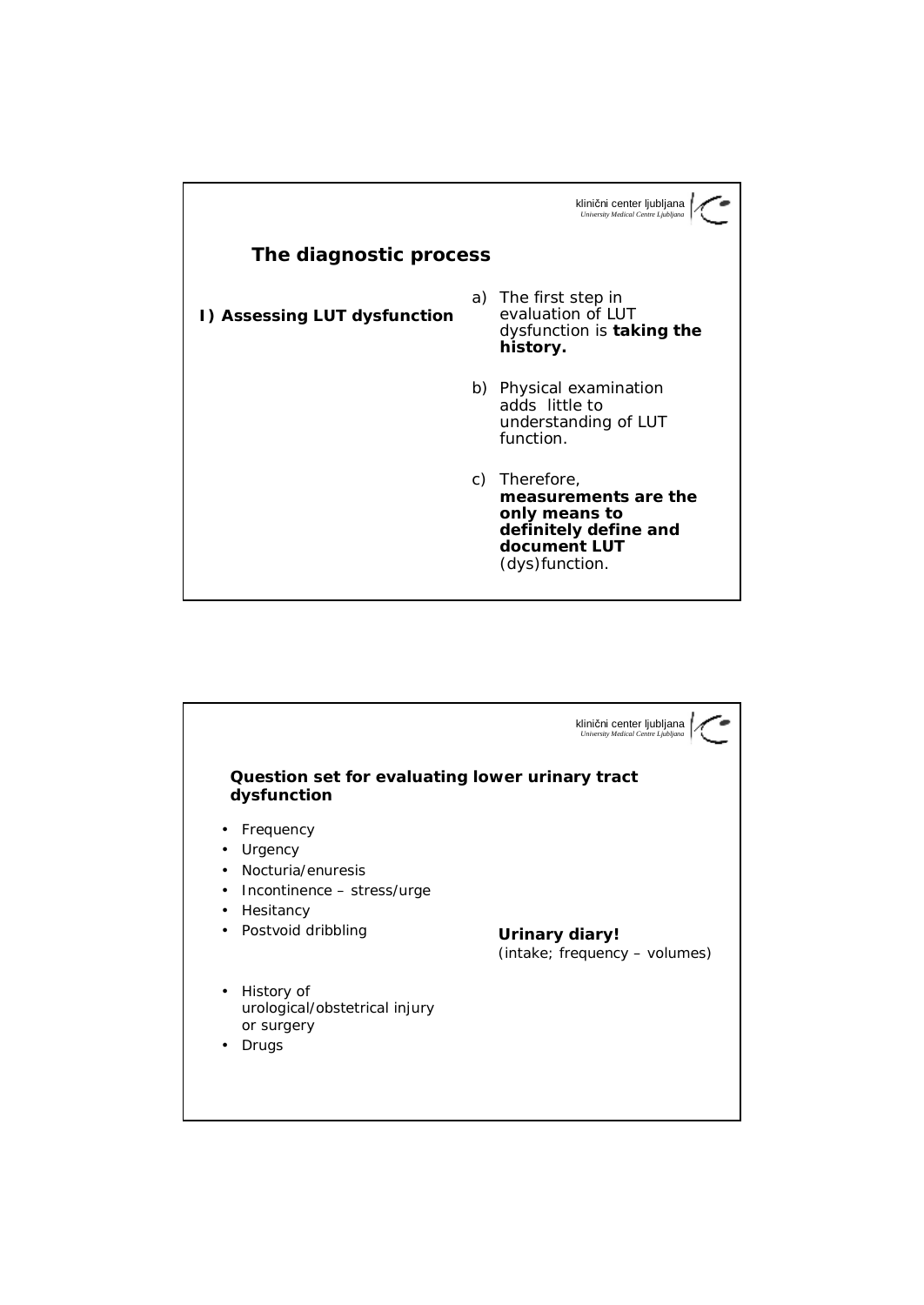

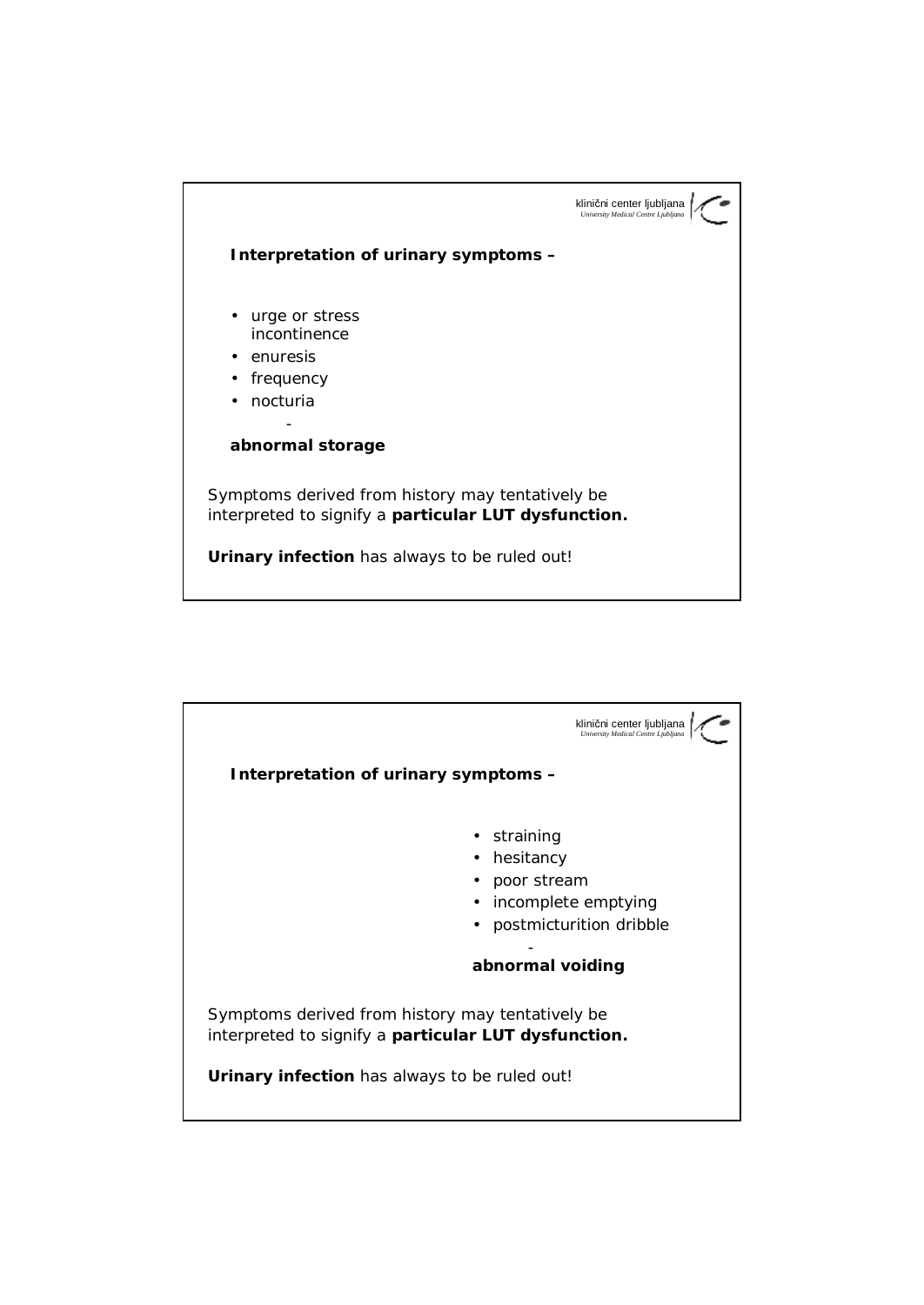

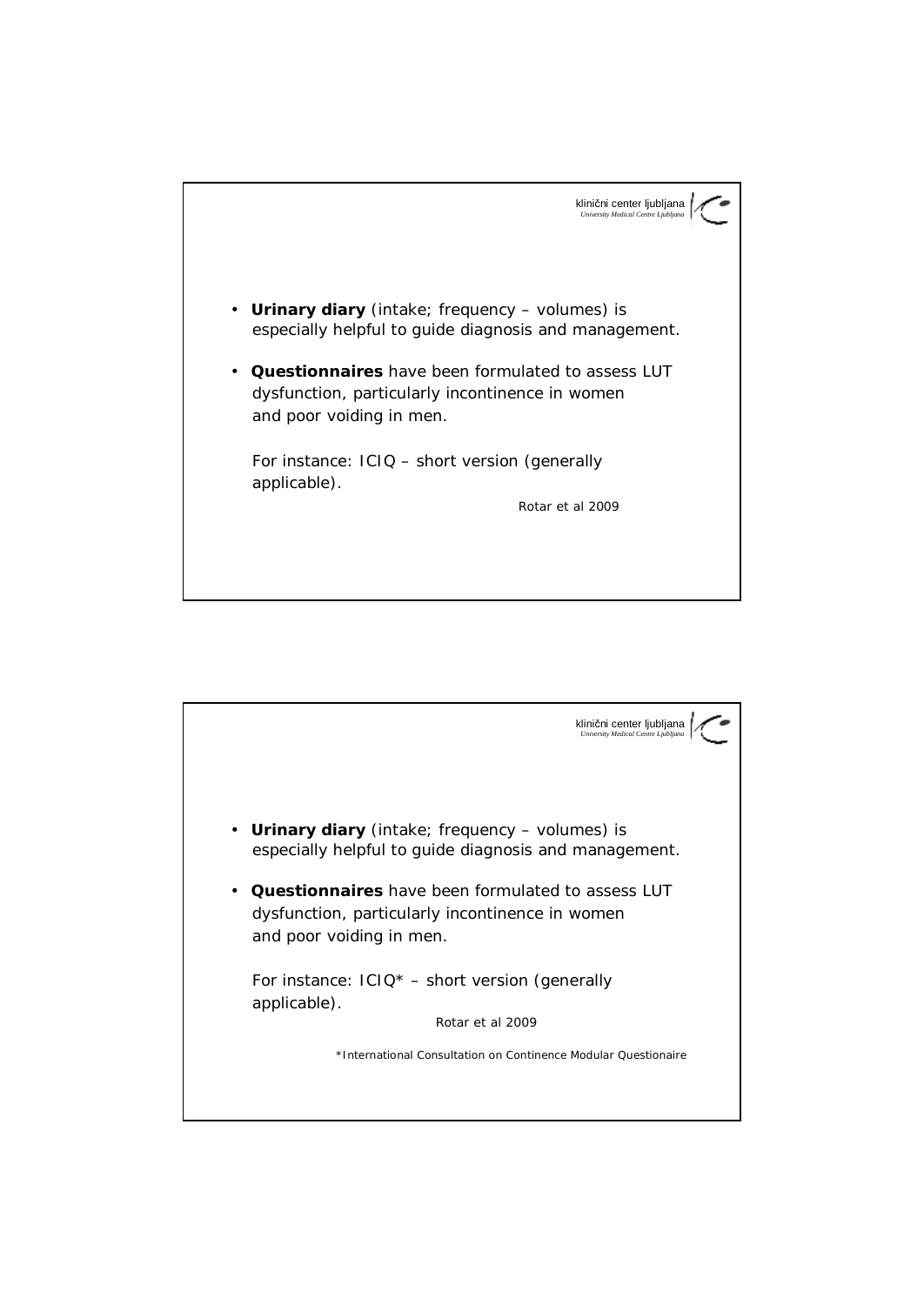

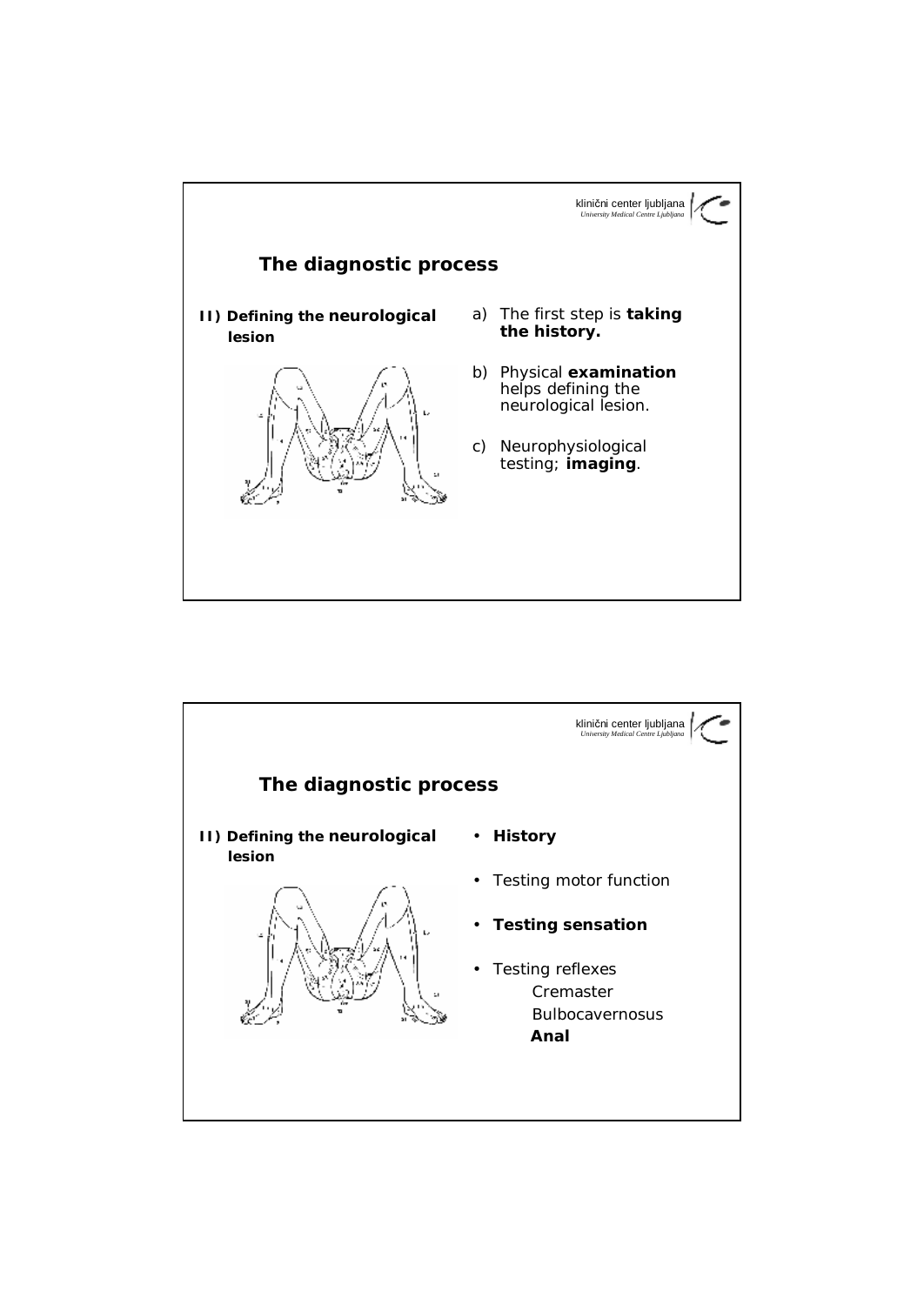

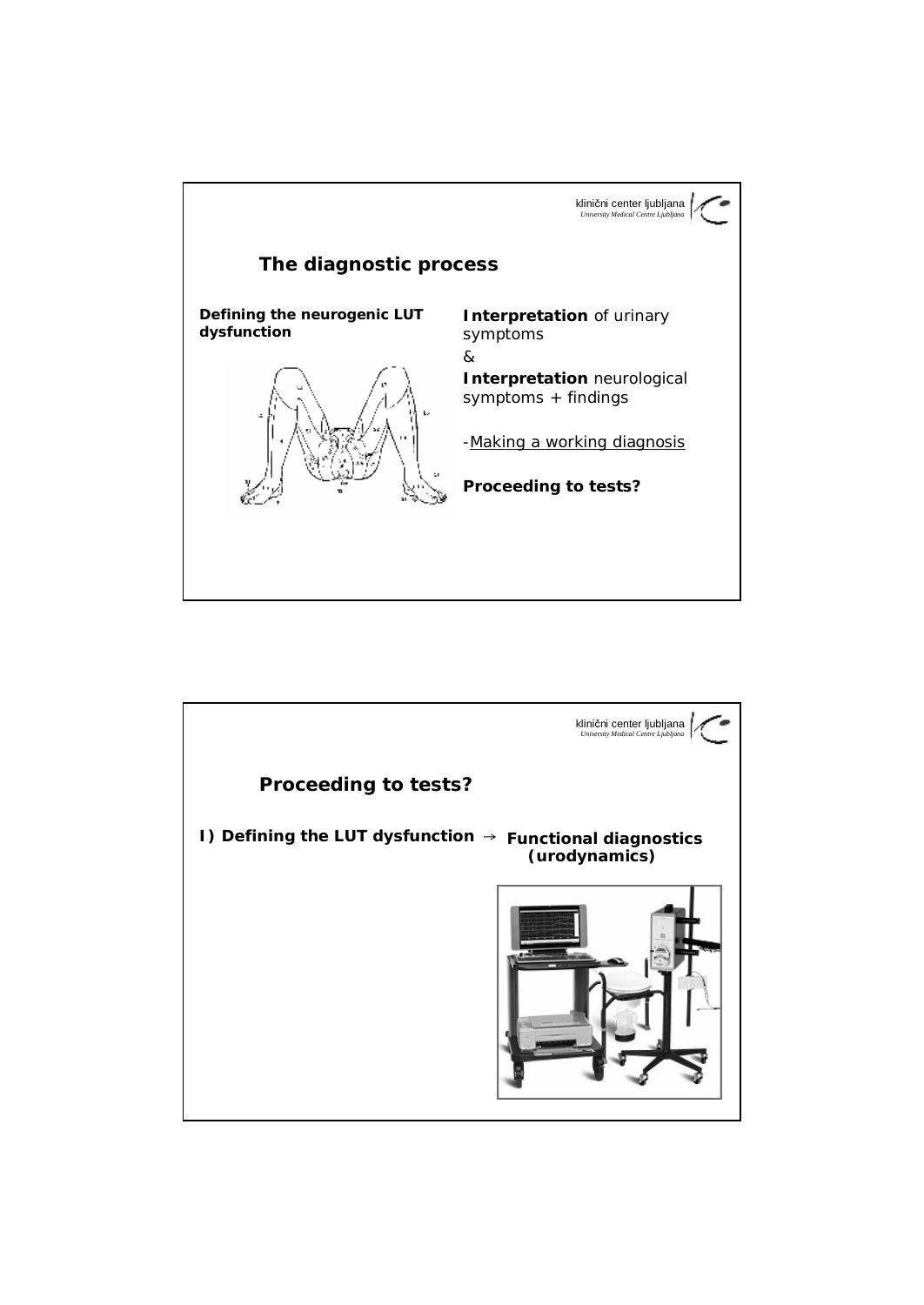

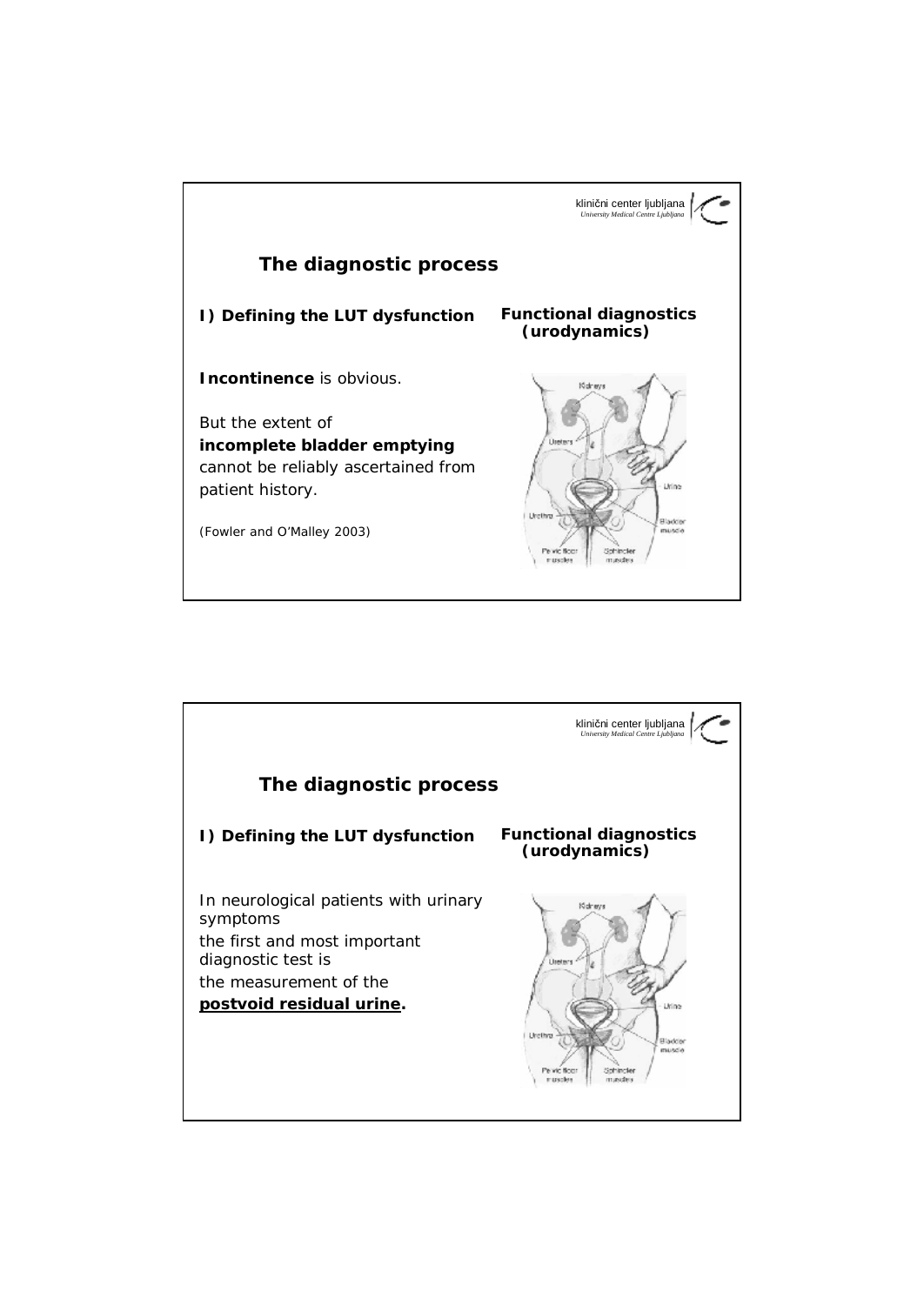

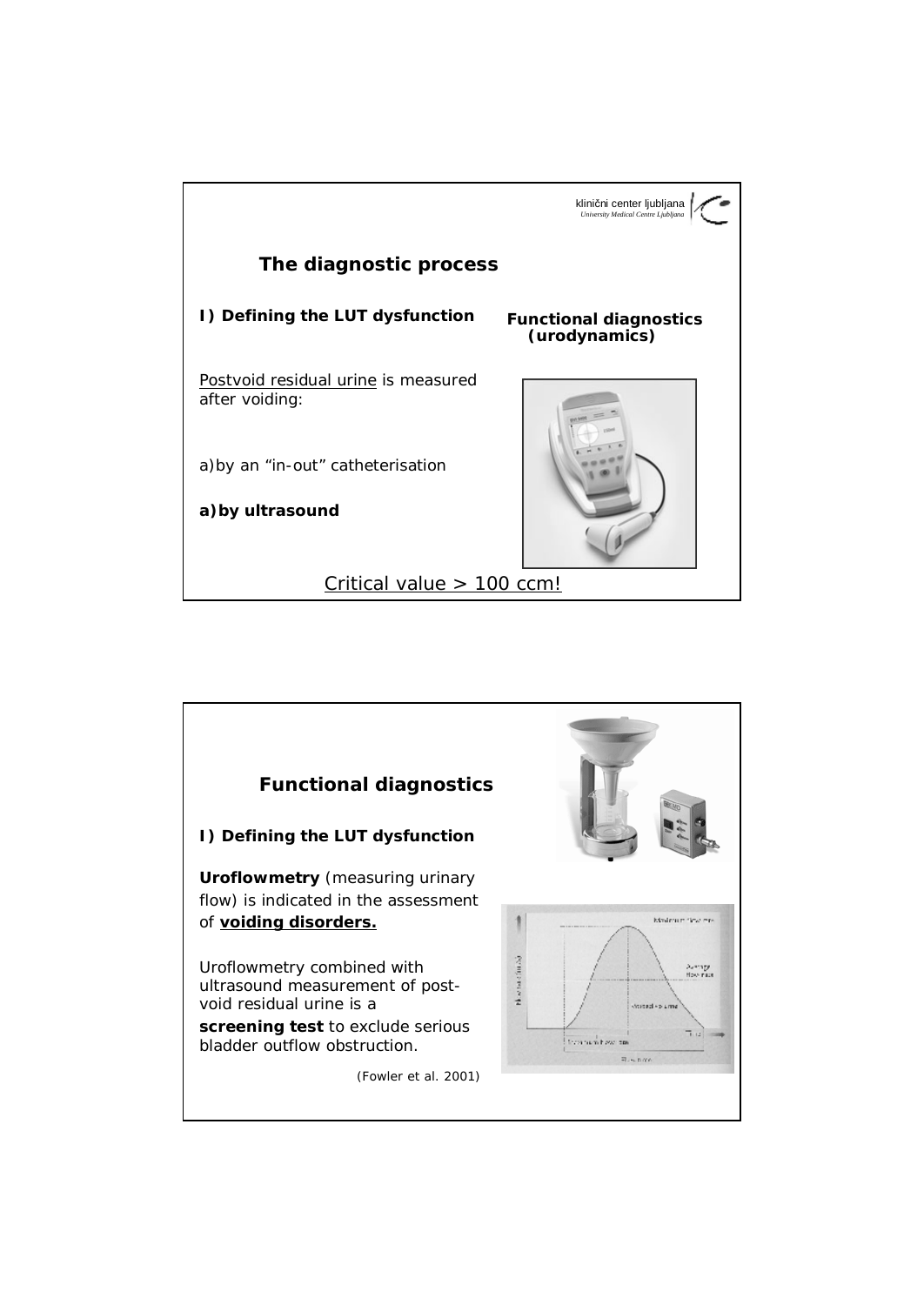

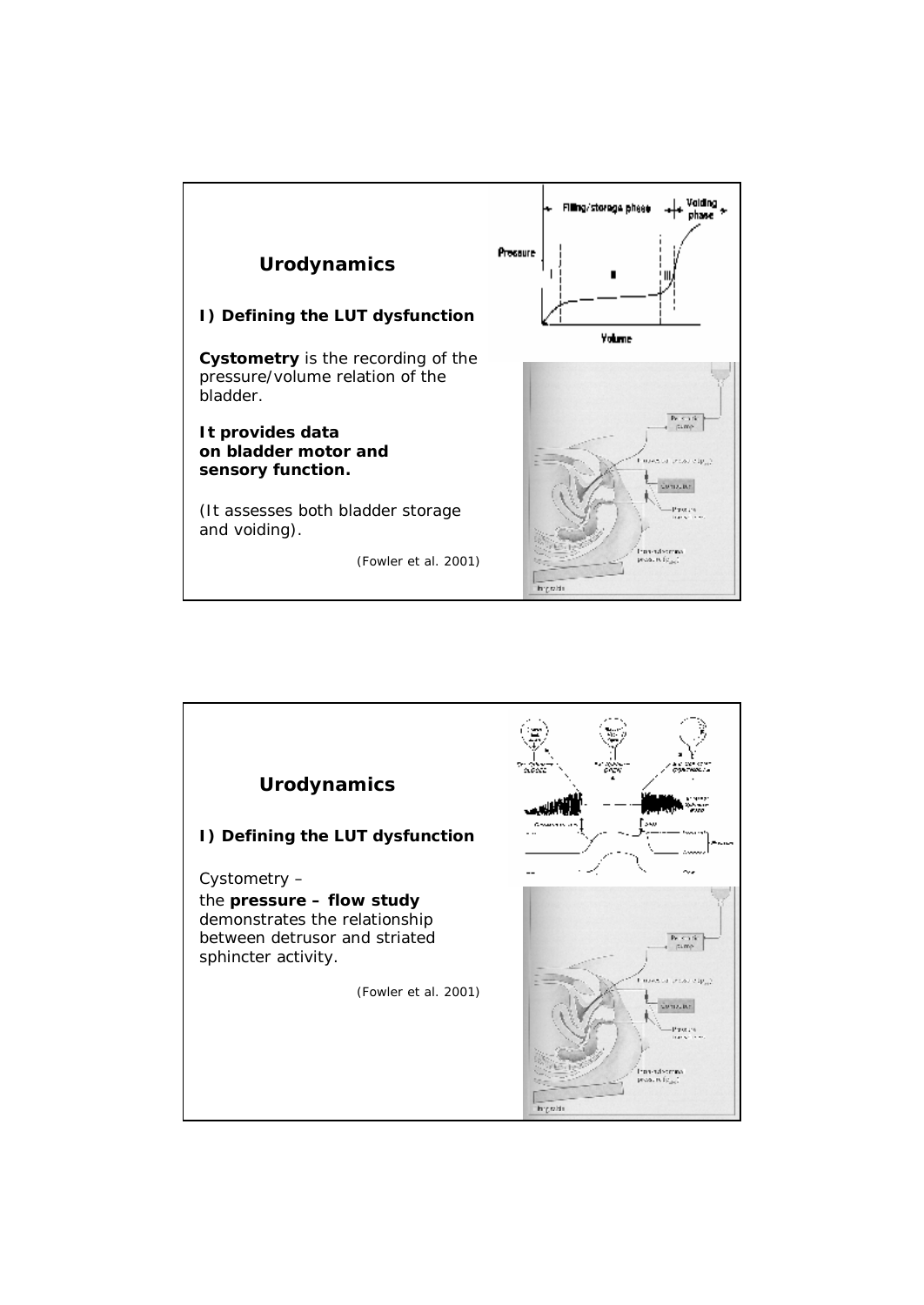

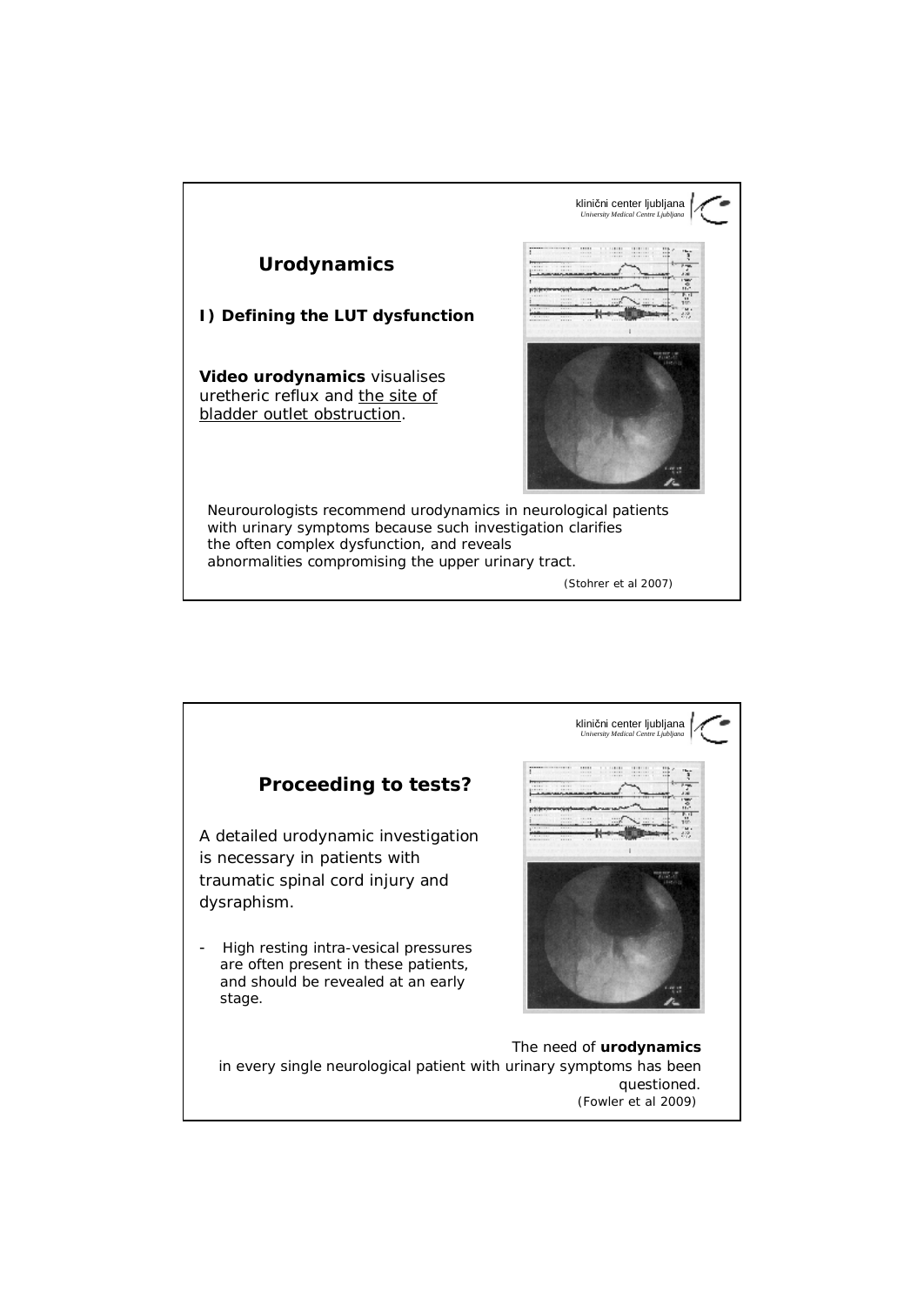

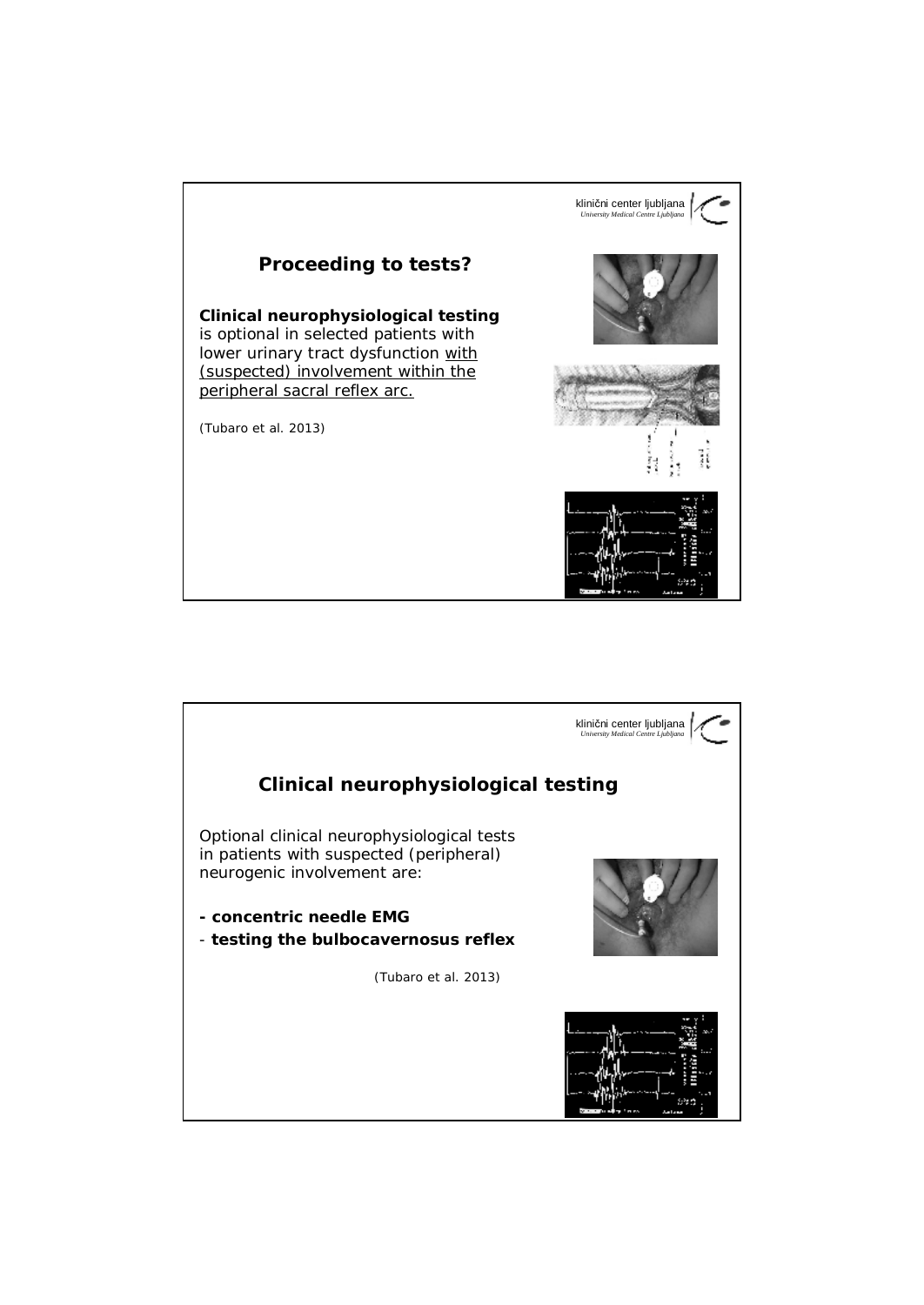|                                                                                                                                                            | klinični center ljubljana<br>University Medical Centre Ljubljana                                     |
|------------------------------------------------------------------------------------------------------------------------------------------------------------|------------------------------------------------------------------------------------------------------|
| The diagnostic process I                                                                                                                                   |                                                                                                      |
| 35 years old typist, mother<br>of two, with a history of<br>retrobulbar neuritis,<br>develops bothersome<br>urgency & frequency, and<br>urge incontinence. |                                                                                                      |
| Definition of the LUT<br>dysfunctional syndrome<br>Definition of the<br>neuromuscular lesion                                                               | History;<br>Urine lab tests;<br>US measurment of residual urine<br>History, Neurological examination |
| Diagnosis of condition /<br>disease                                                                                                                        | Tests as dictated by the diagnostic<br>hypothesis                                                    |

|                                                                                                                                                            | klinični center ljubljana<br>University Medical Centre Ljubljana |  |  |  |
|------------------------------------------------------------------------------------------------------------------------------------------------------------|------------------------------------------------------------------|--|--|--|
| The diagnostic process I                                                                                                                                   |                                                                  |  |  |  |
| 35 years old typist, mother<br>of two, with a history of<br>retrobulbar neuritis,<br>develops bothersome<br>urgency & frequency, and<br>urge incontinence. |                                                                  |  |  |  |
| Definition of the LUT<br>dysfunctional syndrome                                                                                                            | Hyperactive bladder?;<br>Infection;                              |  |  |  |
| Definition of the<br>neuromuscular lesion                                                                                                                  | 150 ml residual urine<br>Positive Babinski sign bilaterally      |  |  |  |
| Diagnosis of condition /<br>disease                                                                                                                        |                                                                  |  |  |  |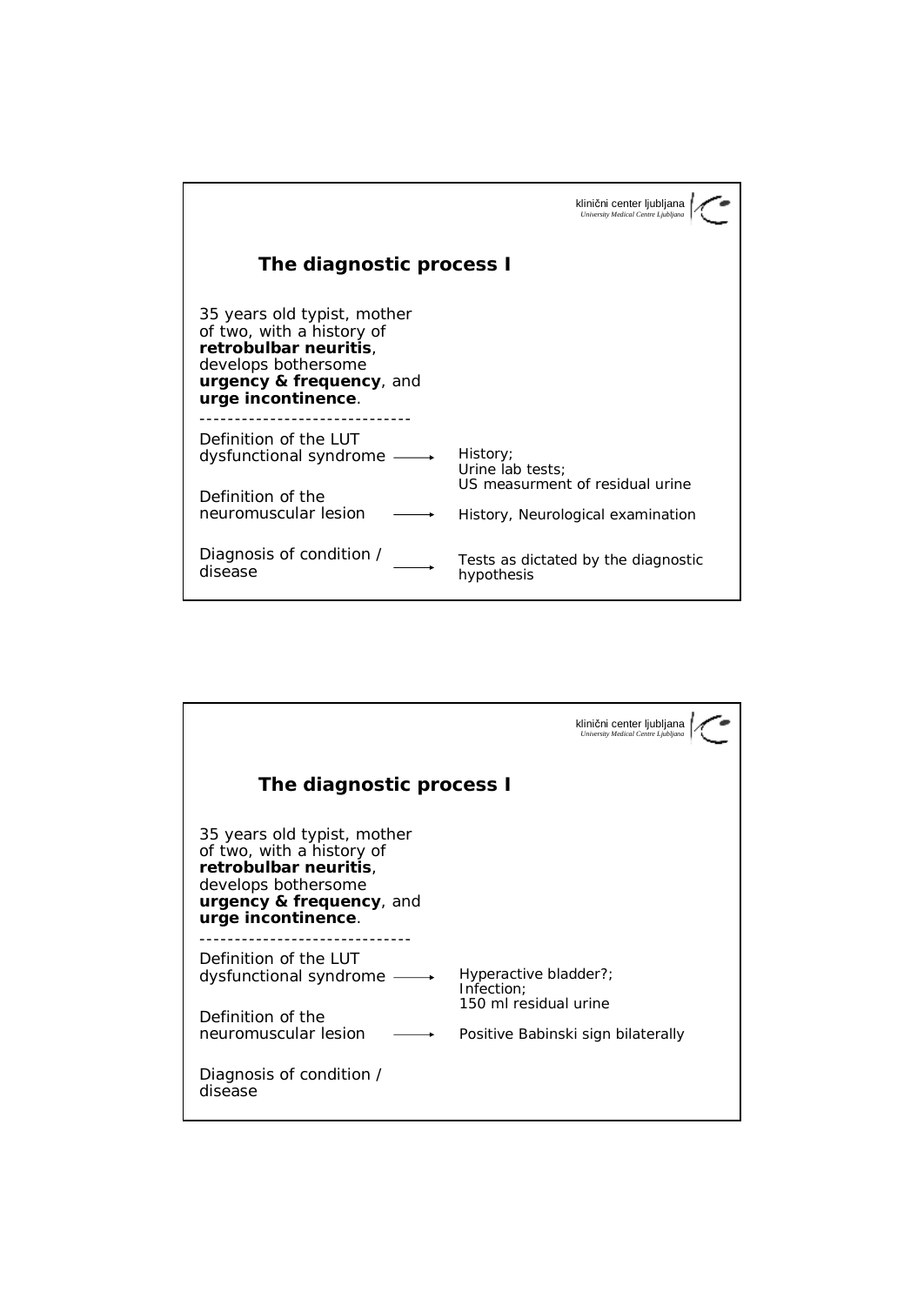|                                                                                                                                                            | klinični center ljubljana                                    |
|------------------------------------------------------------------------------------------------------------------------------------------------------------|--------------------------------------------------------------|
|                                                                                                                                                            | University Medical Centre Ljubljana                          |
| The diagnostic process I                                                                                                                                   |                                                              |
| 35 years old typist, mother<br>of two, with a history of<br>retrobulbar neuritis,<br>develops bothersome<br>urgency & frequency, and<br>urge incontinence. |                                                              |
| Definition of the LUT<br>dysfunctional syndrome<br>Definition of the                                                                                       | Hyperactive bladder?;<br>Infection;<br>150 ml residual urine |
| neuromuscular lesion                                                                                                                                       | Positive Babinski sign bilaterally                           |
| Diagnosis of condition /<br>disease                                                                                                                        | VEP, MRI of head, spinal cord, CSF                           |

|                                                                                                                                                            | klinični center ljubljana<br>University Medical Centre Ljubljana                                   |  |
|------------------------------------------------------------------------------------------------------------------------------------------------------------|----------------------------------------------------------------------------------------------------|--|
| The diagnostic process I                                                                                                                                   |                                                                                                    |  |
| 35 years old typist, mother<br>of two, with a history of<br>retrobulbar neuritis,<br>develops bothersome<br>urgency & frequency, and<br>urge incontinence. |                                                                                                    |  |
| Definition of the LUT<br>dysfunctional syndrome<br>Definition of the<br>neuromuscular lesion                                                               | Hyperactive bladder?;<br>Infection:<br>150 ml residual urine<br>Positive Babinski sign bilaterally |  |
| Diagnosis of condition /<br>disease                                                                                                                        | <b>Multiple sclerosis</b>                                                                          |  |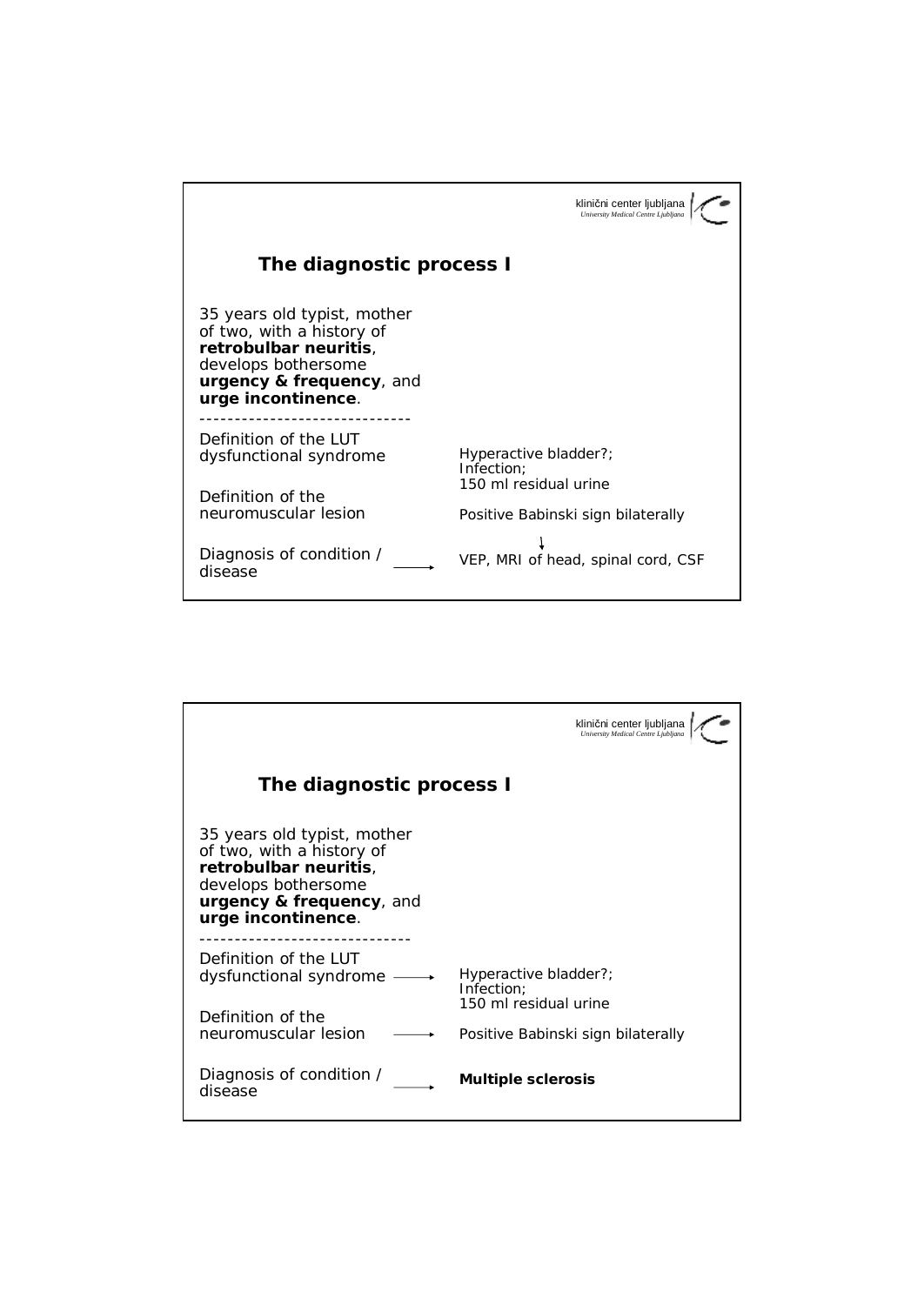